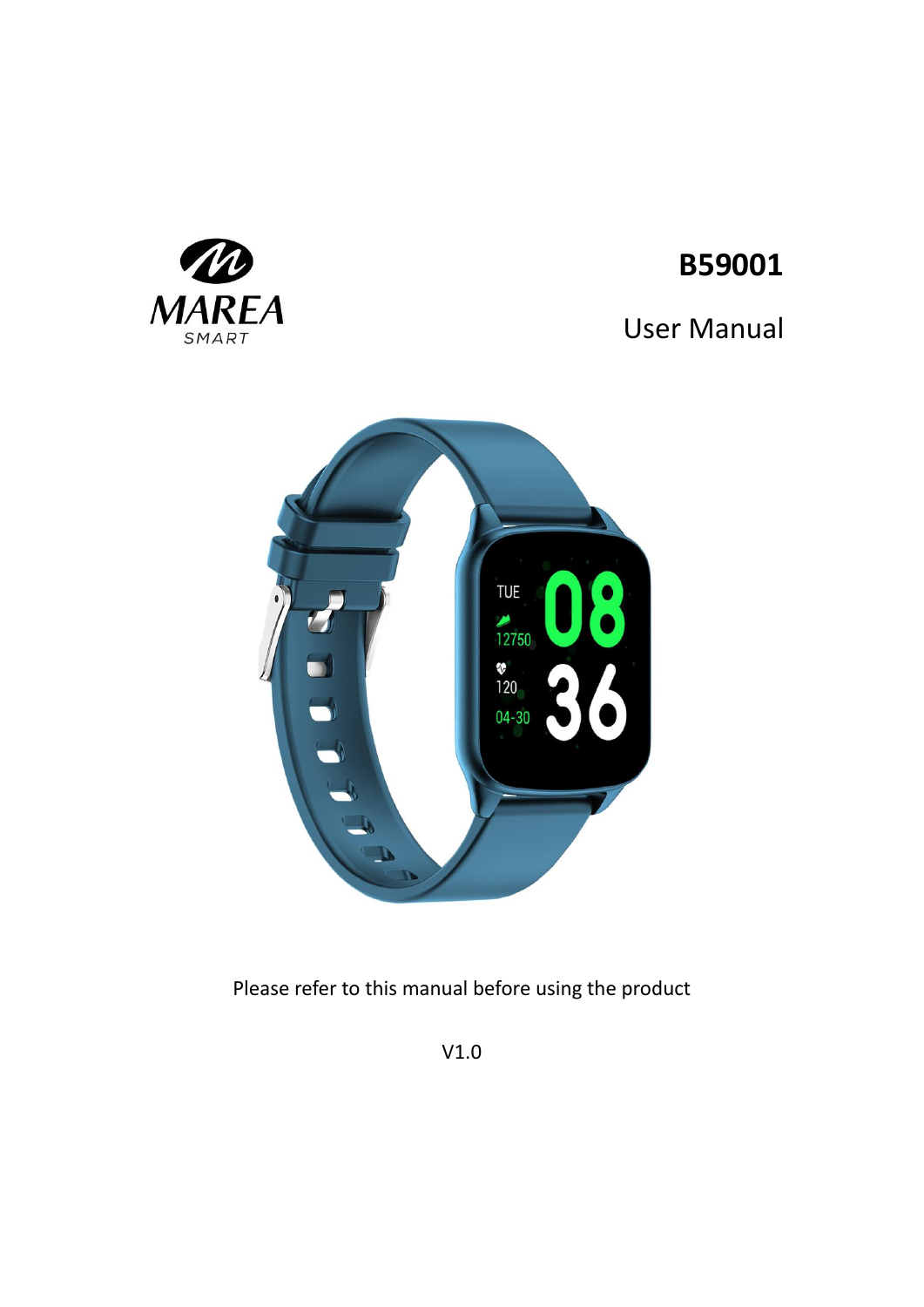# **Notes:**

1. The company reserves the right to modify the contents of this manual without any further notification. It is normal that some functions may vary in certain versions of software.

2. 2. Please charge this product with the charger provided for no less than 2 hours before using it for the first time.

3. In the APP, set personal information to sync time before using the smart watch. Please refer to the instructions about synchronization for details.

4. The smart watch lights up when charging and when receiving notifications from the telephone. Bright red during charging, green after fully charged, and color flickering when receiving notifications.



# **1. Product Overview**

Models can be paired with:

- Android phone: supports OS 5.0 and above
- Iphone : supports OS 9.0 and above

# 2. **APP download and connection**

2.1 Enter our website [www.mareasmart.com](http://www.mareasmart.com/) and find your watch model. The model number is found on the back of the watch (it starts with "B" followed by five digits, BXXXXX).

Follow these steps to link your Marea Smart to your phone:

- 1- Turn on Bluetooth on your phone.
- 2- Make sure that the watch has not been linked directly through Bluetooth to your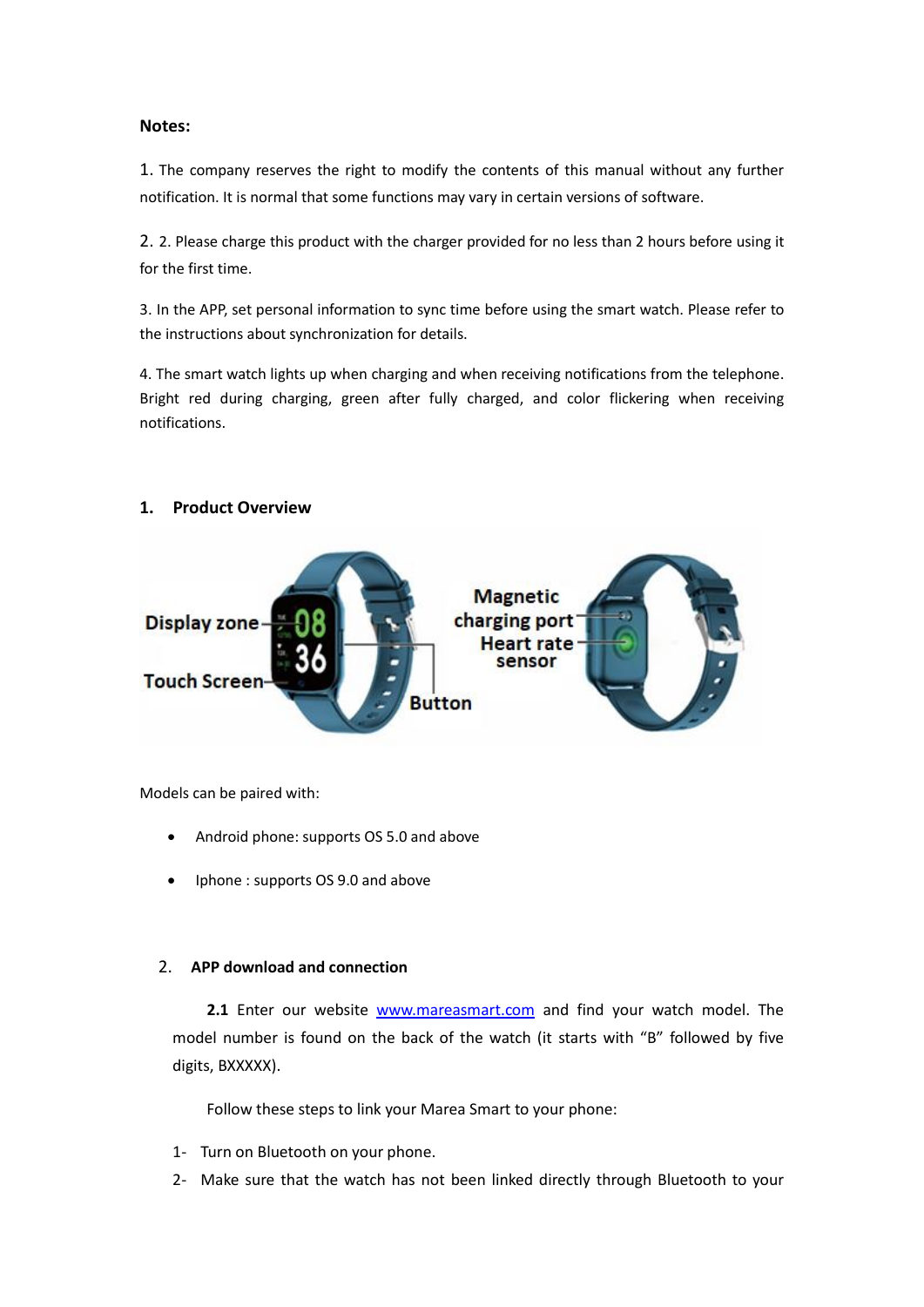phone. If so, unlink it.

- 3- Download the official app.
- 4- Enable all the app permissions.
- 5- Syncronize your Marea Smart watch through the application.

# **Notes:**

1. For Apple phone users: If it is in standby or hibernation state for a long time (for example, for 2 hours or more, the phone has not been used and it is in a black screen state), APP will be cleaned up by the iOS system, so the APP and the watch will disconnect and the functions on the APP will not be available. Please re-open it and they will automatically reconnect.

2. For Android phone users: After installing the APP on the phone, you need to enable the background application launch permission in the settings of your phone. Each smart phone is different. Take a Huawei phone as an example. The steps are as follows:

Settings--Application--Application Launch Management-- APP, find the application, change the automatic management to manual management, open all permissions (allow Auto-launch, Secondary launch, Run in background). This is only for the application to maintain the Bluetooth connection with the watch while the phone is in standby mode (the phone does not have a bright screen). This permission will not use network traffic, nor does it affect the power consumption of the phone.

# **2. Link APP and Watch**

2.1 Open the app and set your personal information, such as "Height", "Weight", "Birth Year", etc.

2.2 For Android users: Switch to the home page, click "Add a Device" and click on the icon with the model number of your smart watch.

2.3 It will automatically switch to the home page after a successful connection between app and watch. Click the device icon to switch to the device page to check connection status. This page will also show the device model and picture, battery, device address and other information.

2.4 For iPhone users: when pairing fails, check that the phone is not connected to other devices. If so, in phone settings, enter to Bluetooth settings and ignore the other device on the phone before a new pairing.

# **3. APP settings (functions are available after connected successfully)**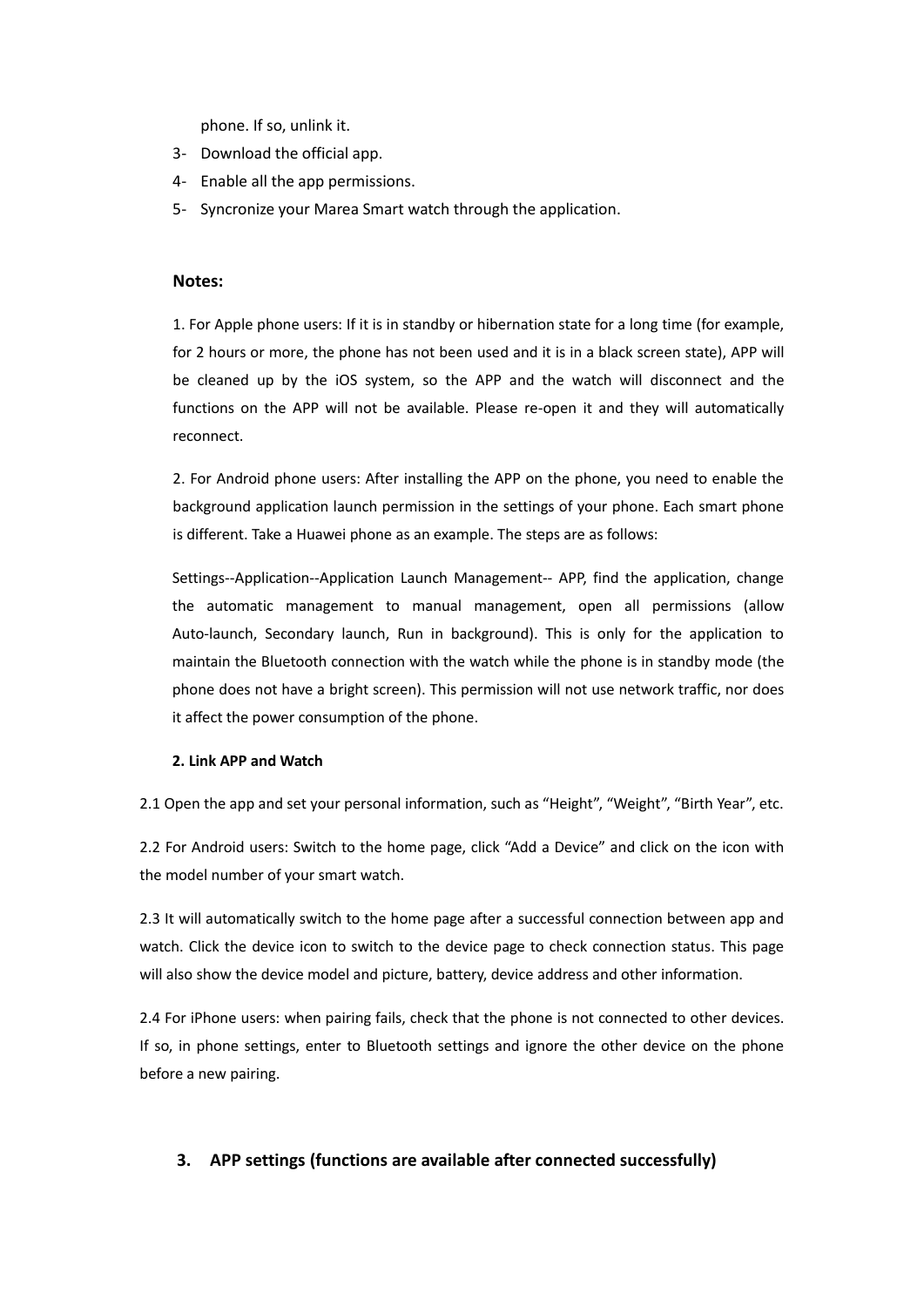## 3.1 WATCH FACES

Select a dial and click on the top left corner to return and save it.

# 3.2 NOTIFICATIONS

You can select the notifications you want to receive on your smart watch.

# 3.3 ALARMS

There are 3 different alarms available. Click on them to enter the alarm time.

# 3.4 SHUTTER

Android phone users: Click the shutter function on the APP and the watch will show a camera icon. Click it to take a photo on your phone. Photos will be automatically saved on the album in your phone.

iPhone users: it is necessary to open the camera on the phone manually (due to the iOS system) and then click to take pictures from the watch.

#### 3.5 OTHERS

3.5.1 Find Device: The smart watch will vibrate so you can find it.

3.5.2 Time Formats: Click to set 12-hour or 24-hour time. It syncs with the clock after clicking DONE

3.5.3 "Do not disturb": Default mode is OFF. You can set the "do not disturb" mode according to your personal needs. The smart watch will not receive notifications while it is ON.

3.5.4 "Reminders to Move": Default mode is OFF. It can only be activated for period from 10:00 to 22:00.

3.5.5 Quick View: Default mode is ON. It can be set to be ON all day or for a period of time. When it is ON, the smart watch screen will automatically turn on when the wrist is turned.

3.5.6 Weather: You can manually set the city or select automatic positioning. For automatic positioning to be available, you must have the location permission enabled. The weather information is updated every 2 hours. If it is turned OFF, it takes 2 hours before disappearing on the watch.

#### 3.6 UPGRADE

When a new version of the software is detected, it can be upgraded.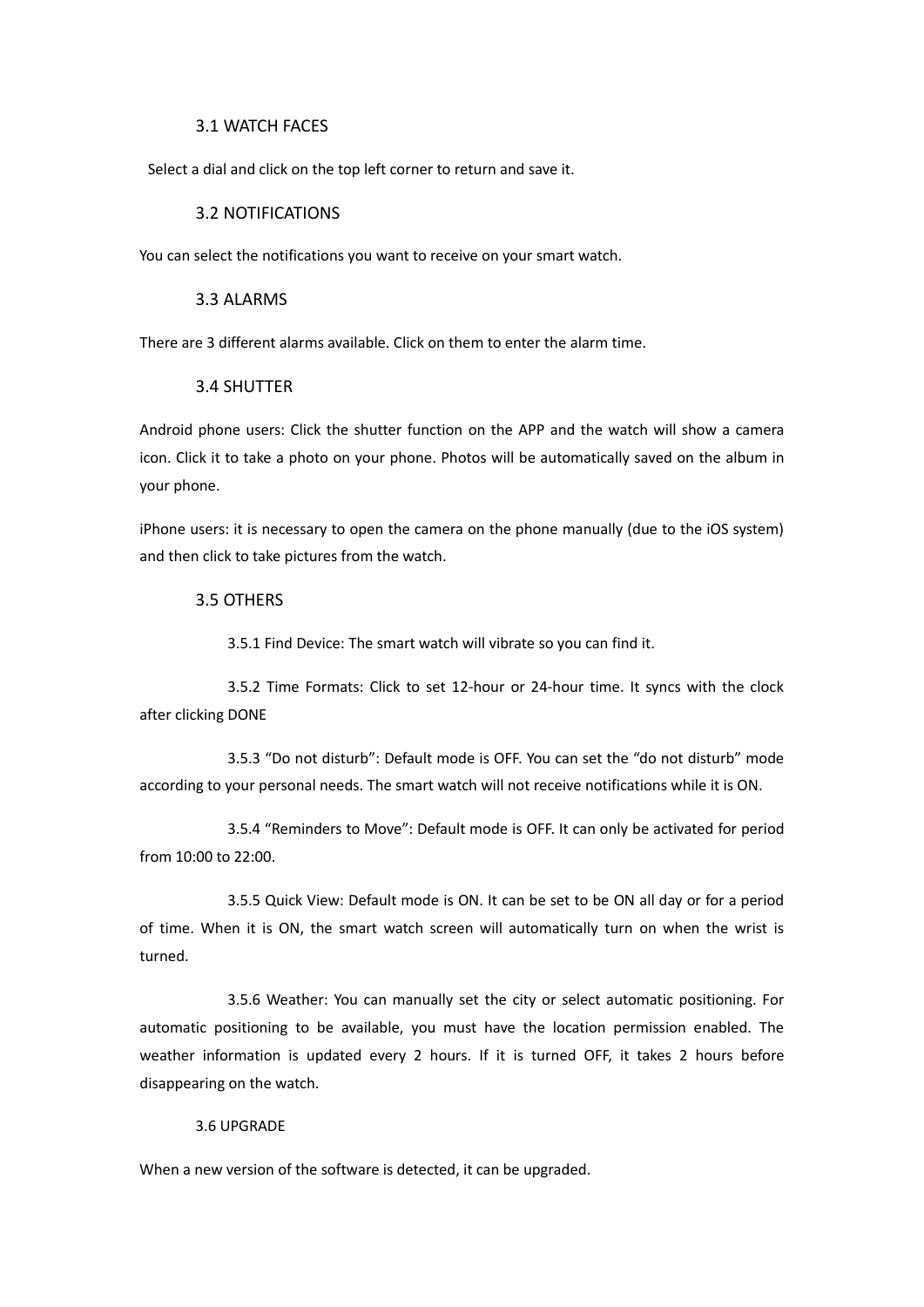#### 3.7 REMOVE

To unlink the phone and smart watch.

**Note: For iPhone users, go to "Settings" - "Bluetooth", to ignore current Bluetooth pairing in order to unlink completely.**

# **3. Main functions**

# **3.1 Basics**

- 3.1.1 Power ON: When watch is power off, long press the side button for 5 seconds to power on. In the standby state, short press the side button to wake up it.
- 3.1.2 Power OFF: When watch is power on, long press the side button for 5 seconds to power off directly.
- 3.1.3 Check Device information: Long press the touch key to enter the Message interface. You can see the Bluetooth name, device type, device address, etc.

#### **3.2 Steps**

You can view pedometer data on watch and APP. When watch is successfully paired with APP, your sport data will automatically synchronize (or manually refresh) from watch to the APP, including steps count, distance, calories and other parameters.

#### **3.3 Sleep monitor**

The default sleep monitor time for the watch is from 20:00 pm to 10:00am. If you wear the watch when sleeping, you can check last night's sleep time on the watch after getting up the next morning. When watch is successfully paired with APP, the sleep data will be automatically synchronized (or manually synchronized) to the APP. The watch will automatically recognize and judge which is the sleep state. If you just get up briefly from bed, the sleep data displayed on the watch is different from the actual data because the watch is still detecting sleep. It is only when the watch completes detection that will show results of the whole night, and is consistent with the actual data. It will be acceptable to have some errors with the actual data due to different sleep states.

#### **3.4 Heart rate monitor**

When the heart rate data is empty, it displays "000Bpm". Go to the heart rate icon, long press the touch key for more than 2 seconds to start the test. The data is displayed on the watch after the test. It is measured for 30 seconds and the watch only keeps the last data. If you exit from the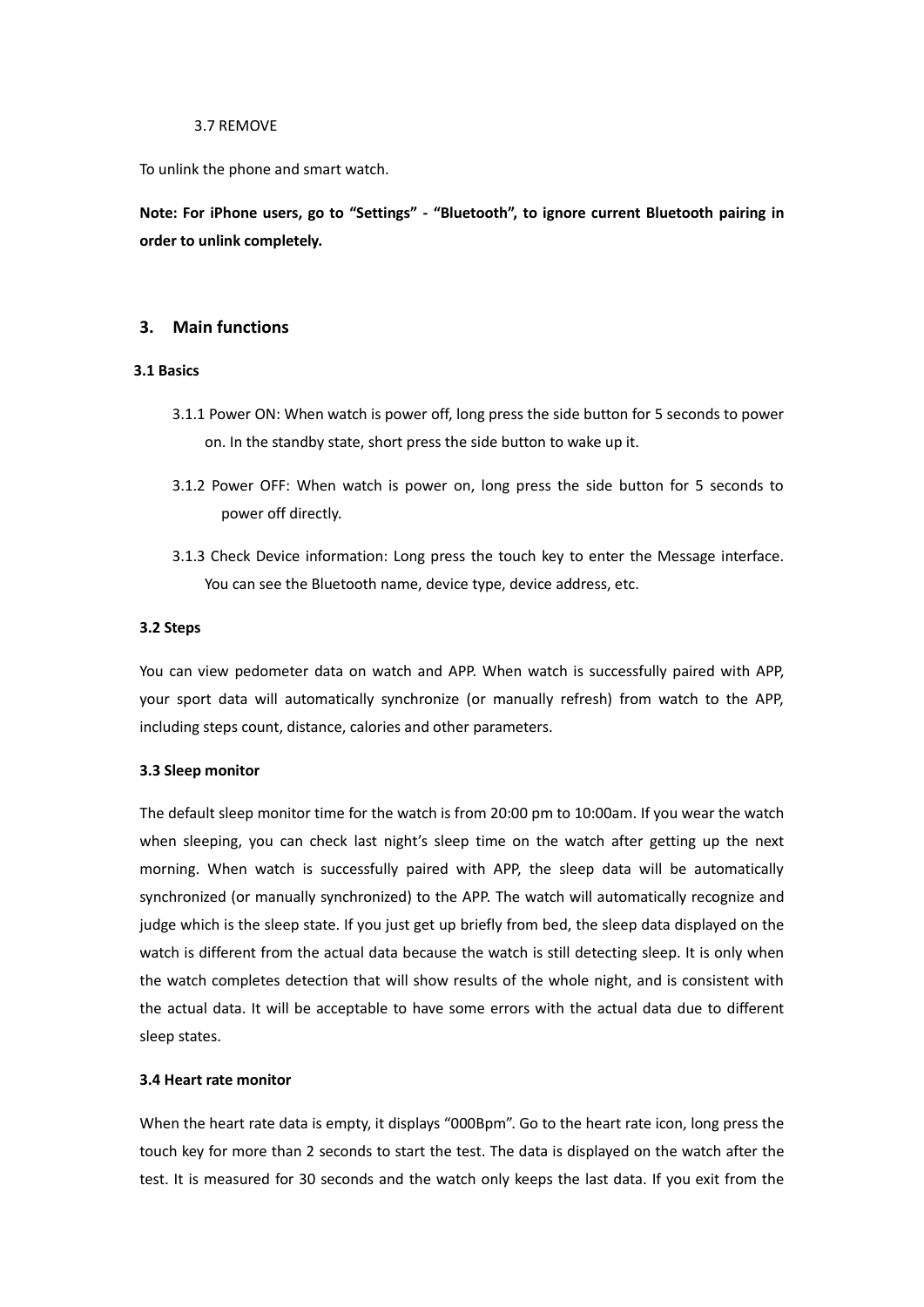this function during the test, the data will not be recorded.

#### **3.5 Training**

3.5.1 Training mode includes: Walking, Running, Cycling, Skipping, Badminton, Basketball, Football.

3.5.2 Switch to the corresponding training icon: Long press to enter the corresponding exercise mode. It will show data such as steps, distance, calories, heart rate and exercise duration. Long press to pause and exit.

3.5.3 Activity data can only be viewed on the APP, not on the watch.

Note: Sport data saving rules:

1. The exercise time must be more than 2 minutes

2. Includes testing heart rate data

It needs to meet any of the two conditions so the data can be saved. If not, the app will not keep any exercise data.

#### **3.6 Blood Pressure**

Go to the blood pressure icon and long press the touch key to start the test. You can stop pressing after the data is obtained.

# **3.7 Blood Oxygen**

Go to the blood oxygen icon and long press the touch key to start the test. You can stop pressing after the data is obtained.

# **3.8 Weather**

After the weather function is enabled on the APP, it will be displayed on the watch. It won't display if it's OFF on the APP. The weather information will be updated once every 2 hours.

#### **3.9 Message**

Go to the message interface and long press to view the saved messages. In order to do this, you must first turn ON the function in the application and allow time to synchronize with the smart watch. The last 5 messages will be saved. Long press the current message to delete it.

**Messages received on the phone can be displayed on the smart watch, but cannot be answered from the watch. For incoming calls, they are displayed on the smart watch but cannot be heard or answered on the watch.**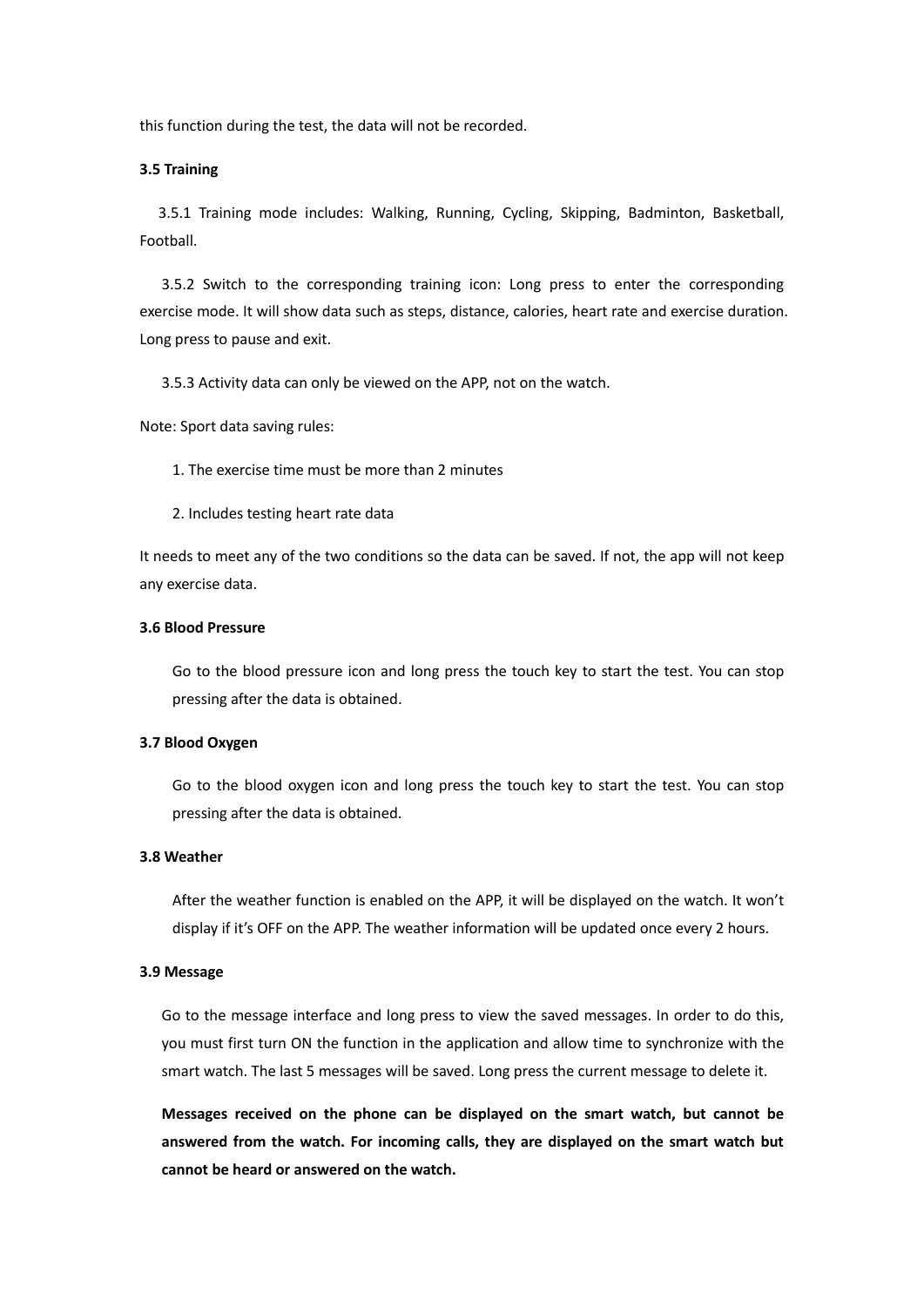#### **3.10 Shutter**

You can take a photo with your phone camera by remote control.

For Android users: Click "Shutter", your phone turn on the phone's camera, the camera icon will appear on the watch. Press and hold the touch area of the smart watch to take a photo.

For iPhone users: Click the "Shutter", on your phone you must manually enter the camera interface and then click to take photos from the smart watch.

#### **3.11 Player**

Long press to enter the music control interface. Long press to pause or play the previous song or the next song. Short press to switch the current operation. It is recommended that the phone music player runs on the foreground. If not, some smart phones probably will have compatibility problems.

# **3.12 Others**

Long press to enter the other functions:

3.12.1 Back: Long press to return to the previous interface.

3.12.2 Stopwatch: Long press to start timing, short press to pause timing, long press to clear and exit timing.

3.12.3 Mute: Long press to switch on and off.

3.12.4 Brightness: Long press to enter the brightness interface, short press to set the brightness level, long press to confirm setting.

3.12.5 Reset: Long press to restore factory settings, the watch will return to the factory state.

3.12.6 Power off: Long press to turn off the watch.

## **4. Precautions**

4.1 Only one smart watch pairing application should be installed on the phone to ensure that the connection with the smart watch is normal. If several applications are connected, they can affect the connection between the watch and the phone.

Note: Some Android phones will prompt you that you cannot install them. Please go to 'settings' of the phone and authorize the 'Unknown source'.

4.2 When the mobile phone requests permissions, click "Allow". On the contrary, you may not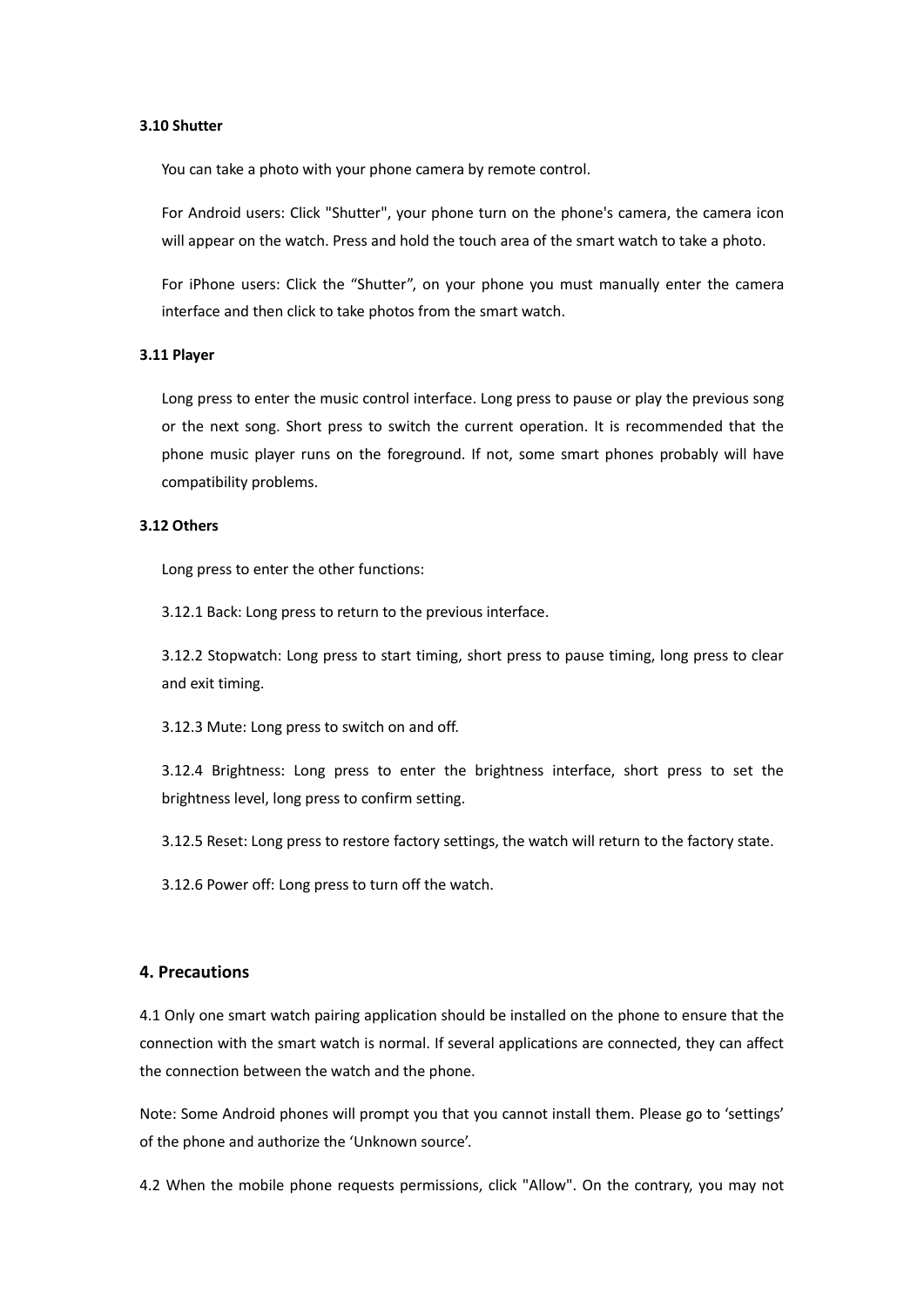receive notifications, scan QR codes, open the remote camera or use other functions. These permissions do not affect the flow of the phone or other information on the phone.

4.3 Some Android phones may accidentally close the app when cleaning the applications. Please keep the app running in the background.

Android phone settings (background running method): open the phone settings - application management – official application - Rights management - Backstage management - select background running. (The setting method may be different due to different mobile phone versions and models).

4.4 Heart rate monitoring requires that the watch and arm are in contact, and the watch should not be too tight or too loose. The test may be inaccurate if it is too tight because it will affect blood flow, and if it is too loose because it will affect heart rate sensor monitoring.

4.5 Avoid hitting the smart watch, it could break the glass.

4.6 Use 5V, 1A for charging. This product does not support fast charging. Do not charge if the watch has water (or sweat) to avoid short circuits and damaging the product.

4.7 This product is an electronic monitoring product, not for medical reference.

#### **5. Troubleshooting**

In case there is a problem when using the smart watch, please solve it accordingly to the following steps. If the problem is not solved, please contact the seller or designated maintenance personnel.

5.1 The watch cannot be turned on:

5.1.1 Press the display touch area for over 3 seconds.

5.1.2 Make sure there is enough battery. Battery power may be too low, please charge it.

5.1.3 If the smartwatch has not been used for a long time and the normal charger does not respond, please try charging it with an output power of 5V/1A.

5.2 It shuts down automatically:

5.2.1 Battery power may be too low, please charge it.

5.3 Short battery life:

5.3.1 It may occur when the battery has not been fully charged, please ensure the is enough